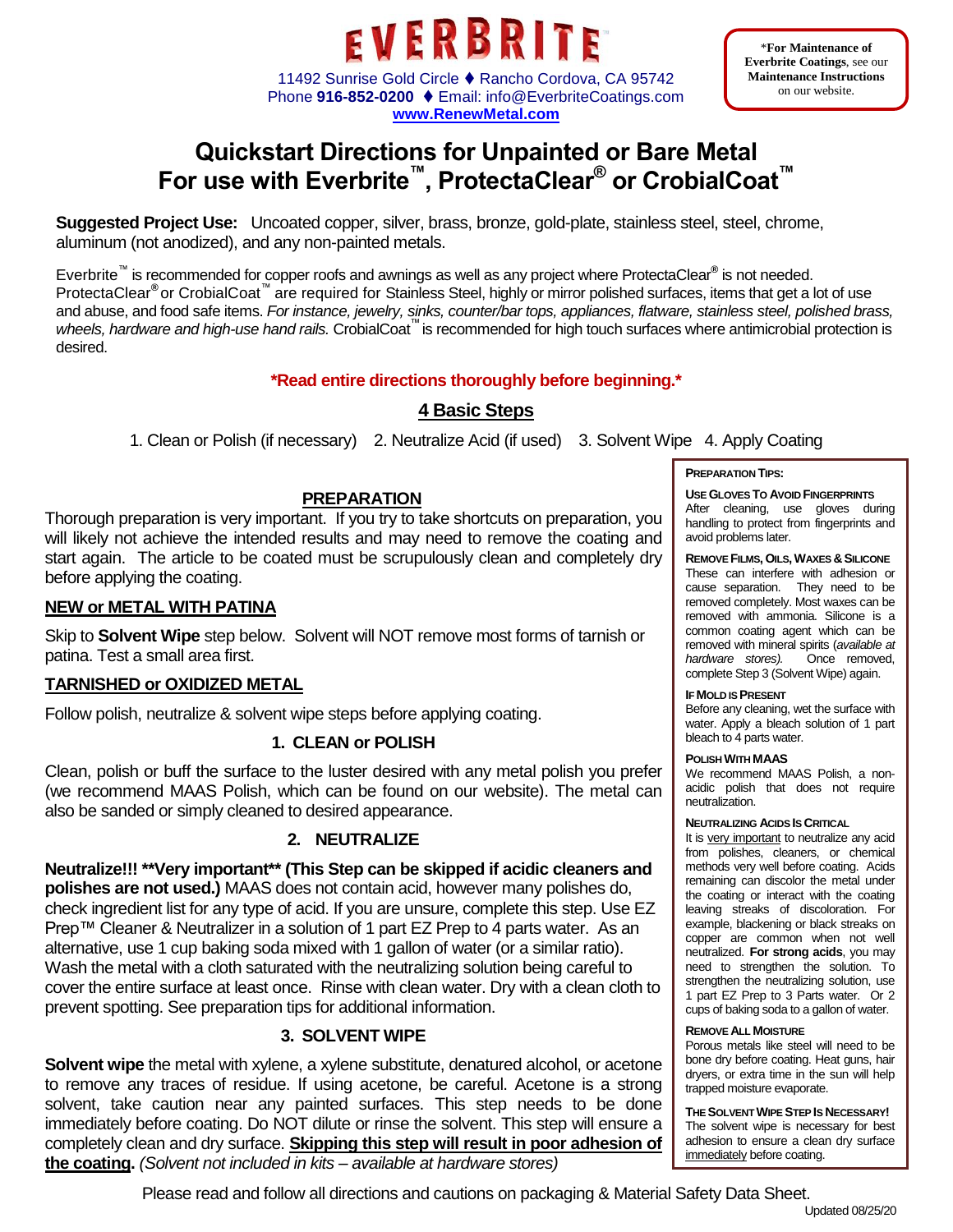## **PREPARING THE COATING HOW TO OPEN THE CAN**

**Satin finishes and CrobialCoat require shaking before each use to distribute additional properties throughout the coating.** Let sit a minute or two before use allowing bubbles to dissipate. Failure to mix well before you start and frequently throughout the application period may result in a streaky and uneven finish with Satin products and improper distribution of antimicrobial properties in CrobialCoat. (There is NO requirement to shake or mix the clear finish.) **Do NOT thin the coatings.** 

## **4. APPLICATION OF COATING**

- **1.** Pour the coating into clean, dry, metal or glass pan.
- **2.** Submerge applicator completely into the coating. Gently squeeze out just the excess. Applicator should be saturated but not dripping. This is important as dry areas in the applicator can cause streaks.
- **3.** Apply the coating to the surface letting the applicator *glide* across the surface. Do not press hard. Applicator should glide smoothly. When it starts showing resistance, dip the applicator again**.** If you get drips, simply smooth them out before the coating starts to dry. Observe the coating while applying: if the coating separates or does not look completely smooth, **STOP** and re-clean the surface.

Let the coating dry completely. It will self-level as it dries**.** If you see an area you missed, let it dry and then coat over the missed area. Everbrite coatings are selfannealing; meaning the second coat will become part of the first coat. Wait at least one hour between coats or until the previous coat is completely dry. Most projects require two coats, some need more. (See Project Specific Tips page.)

**DRY & CURE TIME:** The coating will be dry in an hour (several coats may take longer). Dry coating is still delicate until cured. Heat and air circulation help speed curing. Under normal circumstances & with good ventilation, coating is generally cured after 4-5 days. Wait until cured before prolonged contact with other surfaces or packaging. Allow a minimum of two weeks cure time before letting water sit/pool on the coated surface, immersing in water or filling sinks/fountains, etc. In most cases, dew or rain does not hurt the coating once it is dry for 3-4 hours.

You can shorten cure time by gently heating the coating **AFTER** it is dry to the touch. Dry, coated items placed in a low temperature oven (140°F -180°F) for 1 hour will be cured when cooled. Larger items can be placed direct sunlight to speed curing.

**AFTER CARE:** Do NOT use solvent or citrus based cleaners or abrasives to clean coated metal. Do not use cleaners with "petroleum distillates". Suggested cleaners: Windex, mild dish soap and water or similar mild cleaners.

**MAINTENANCE & LONGEVITY:** Once coated, the coating is easy to maintain. As long as the original coating is still intact, wash the surface with a mild dish soap and water, dry well, and recoat. It is best to recoat before any tarnish or oxidation is seen or at the first sight of slight color change. The longevity of the coating is dependent on proper application of the coating, its environment, and general use and abuse. See Maintenance Instructions on our website.

**SHELF LIFE OF COATING:** Coating has an indefinite shelf life when stored in the closed, original container. Keep any extra coating for touch ups. We recommend cleaning the threads of the container before reattaching the lid to avoid sticking.

**COATING REMOVAL:** The coatings can be removed from **unpainted** metals with solvents like Xylene or a Xylene substitute or they can be removed mechanically by sanding for larger areas like copper roofs. Small items can be soaked in solvent. Wear personal protection. Wet a cloth or paper towels with the solvent completely. Move the wet cloth over the coated metal with light pressure. Rubbing hard is not advised. When coating begins to "melt", wipe it up and off of the surface. Repeat until coating is gone.

To remove the metal insert found in some cans, unscrew the cap. Hold the can to prevent the coating from spilling. Use a small screwdriver or ice-pick to pierce through the insert and pop it out. Use a small hammer to tap the screwdriver to puncture the metal. Discard this piece.



#### **APPLICATION TIPS:**

#### **PERSONAL PROTECTION:**

Allow for adequate ventilation. Wear eye protection. Always wear nitrile or chemical resistant gloves when applying the coating. If spraying with an HVLP or airless sprayer, a NIOSH respirator is recommended.

#### **CAUTION - RUBBER &SOFT PLASTICS:**

Our coating will melt rubber and soft plastics. Use nitrile gloves or chemical resistant gloves as rubber gloves will become sticky. Use glass or metal when pouring coating into another container. Use a natural bristled brush for a brush application (no synthetics).

#### **TEMPERATURE &HUMIDITY MATTER:**

Coating is best applied in temperatures from 55-85 degrees and without humidity. (40-100 degrees outside temperature is a workable range.) The temperature of the metal is more important than the air temperature. The metal is too hot if you cannot place the back of your hand on it for 10-15 seconds. If it is too cold, warm the metal with a heat gun, hair dryer, or work in the sun or shade appropriately. Do not apply if the temperature is within 10 degrees of the dew point. You can access dew point information for your area on weather.com.

#### **APPLICATION METHODS:**

Application method is a matter of personal preference and somewhat project dependent. For application, use a clear-coat applicator: applicator pad, sponge brush, natural-bristled paintbrush, dense microfiber roller, clean dry lint-free white cloth, aerosol can, HVLP or Airbrush paint sprayer with a fine-finish tip. If using a cloth, fold it into a pad. Aerosols are not recommended for large, flat surfaces. For intricate items or jewelry chains spraying is the best application. Items can also be dipped into the coating and hung to dry.

#### **APPLICATOR CARE & CLEANING:**

Rollers, sponge brushes, and applicator pads are discarded after use, but they will last for a short while if wrapped well in aluminum foil to stop brushes/tools from becoming hard between coats or during breaks. Brushes and spray tips can be cleaned with Xylene or a Xylene substitute.

**TEST FIRST:** For larger projects, it is recommended to test application of the coating in a small inconspicuous area before coating your entire project.

Please read and follow all directions and cautions on packaging & Material Safety Data Sheet